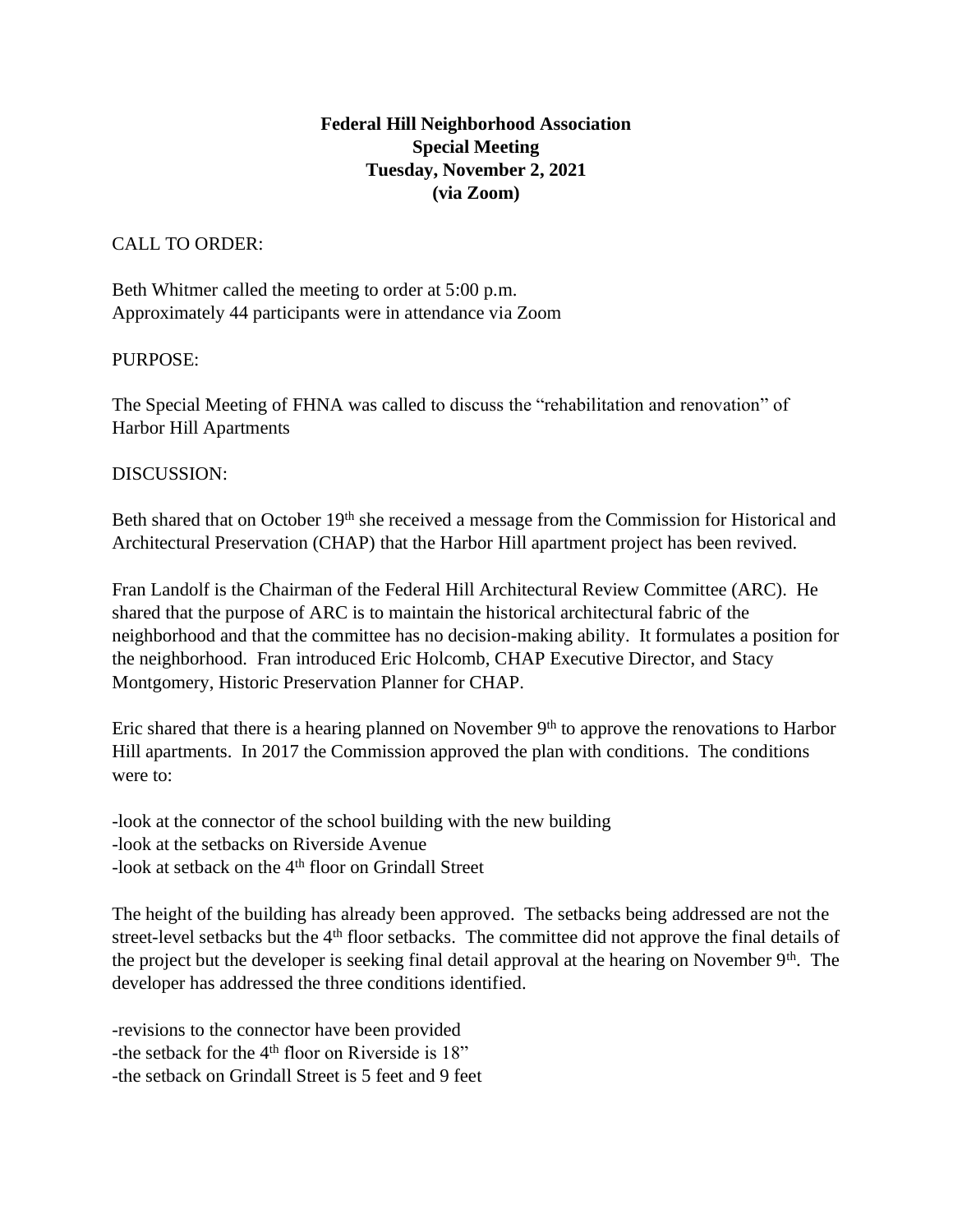CHAP will be looking at the revisions and the final details applying historical preservation guidelines. CHAP approval is separate but concurrent with other reviews. The developers need approval from the Zoning Board and from CHAP and the stricter requirements always govern.

Stacy shared that the Commission can accept public testimony up until November  $8<sup>th</sup>$  at 5 p.m. Parking and occupancy issues are important but are not within the CHAP purview. Emails should be sent to Stacy and Eric. All written testimony will be shared with the Commissioner. In addition, residents can participate in the virtual hearing.

A FHNA member shared some concerns with the plans:

-The building is not historic in any way per the drawings -The developer originally testified that the building would be no higher than 35 feet and lower than the school building -The setback on the  $4<sup>th</sup>$  floor does no good – need street-level setbacks

Eric stated that CHAP guidelines allow for contemporary architecture in historic districts as long as it complements the current structures. In 2017, the Commission approved everything except the three details discussed. The original plan is very similar to the current plan. The penthouse was approved in 2017. The height of the 4<sup>th</sup> floor cornice is 40 feet. The plan that was approved in 2017 has 40 foot building with two stair overruns and a penthouse. The definition of the height of the building does not include stair overruns or penthouses. The Commission won't contradict itself on parts of the plan that were already approved in 2017. The developer can't get a building permit without CHAP approval.

Stacy said that she would send the recording of the 2017 hearing and testimony.

Beth stated the next steps for the neighborhood to protest the building:

-A FHNA volunteered to help develop a template for people to use to write letters and an eplatform for petitions

-In order FHNA to write a letter protesting the project, there needs to be a vote. In order to vote, you must be a member of FHNA. Send an email supporting writing a letter to protest the project to [ehillsider@gmail.com](mailto:ehillsider@gmail.com) 

-A Harbor Hill Apartments resident offered to work with other Harbor Hill residents to obtain a petition protesting the project

-ALL LETTERS AND EMAILS MUST BE RECEIVED BY CHAP BY NOVEMBER 8TH BY 5 p.m.